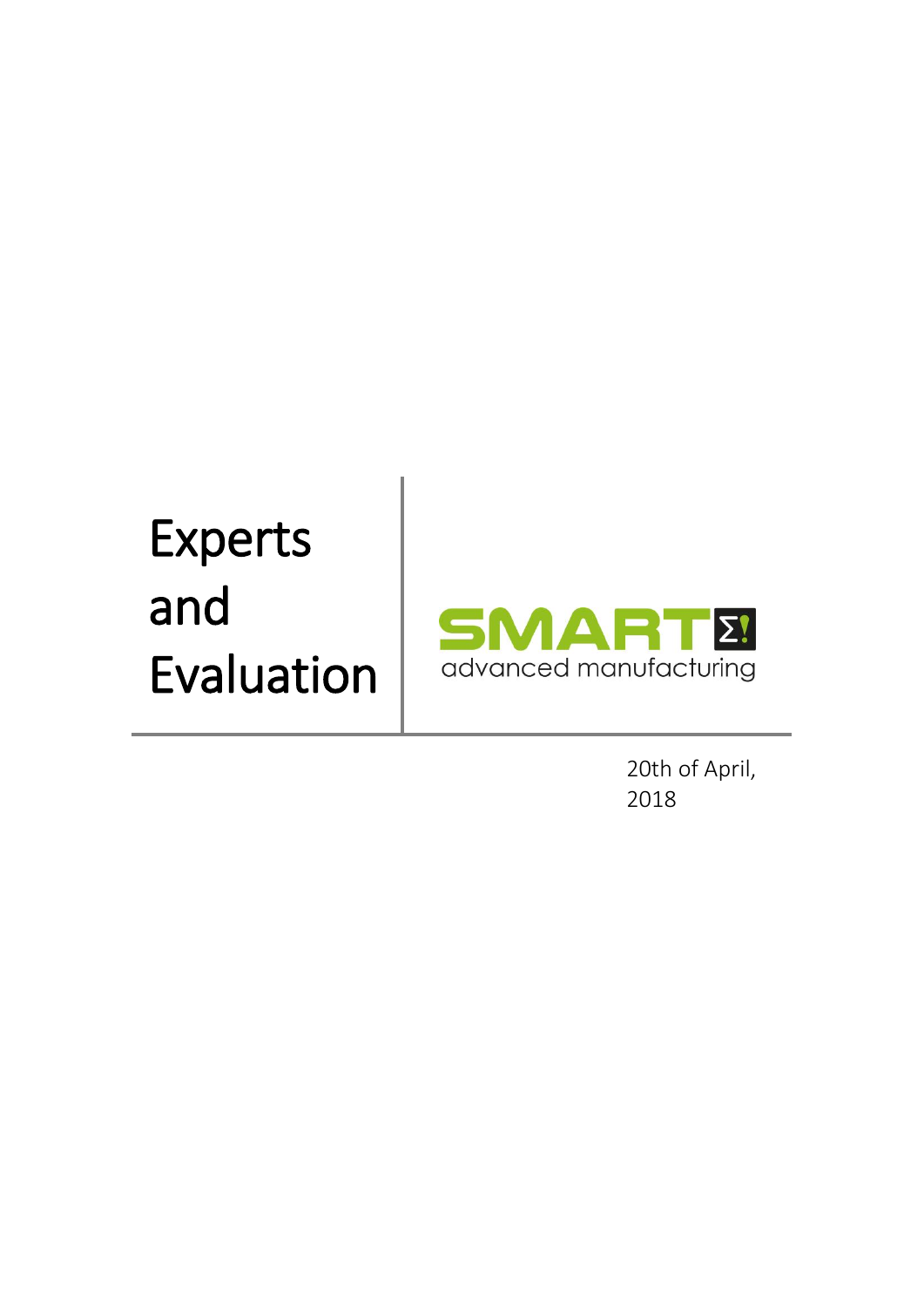

# Contents

| $\mathbf{1}$ |       |  |                      |   |  |  |
|--------------|-------|--|----------------------|---|--|--|
| 2            |       |  |                      |   |  |  |
|              | 2.1   |  |                      |   |  |  |
| 2.2          |       |  |                      |   |  |  |
|              | 2.3   |  |                      |   |  |  |
|              | 2.3.1 |  |                      |   |  |  |
|              | 2.3.2 |  |                      |   |  |  |
|              | 2.3.3 |  |                      |   |  |  |
|              | 2.3.4 |  |                      |   |  |  |
|              | 2.4   |  |                      |   |  |  |
|              | 2.4.1 |  |                      |   |  |  |
|              | 2.4.2 |  |                      |   |  |  |
|              | 2.5   |  |                      |   |  |  |
|              | 2.5.1 |  |                      |   |  |  |
| $\mathbf{3}$ |       |  |                      |   |  |  |
|              | 3.1   |  |                      |   |  |  |
|              | 3.2   |  |                      |   |  |  |
|              | 3.2.1 |  |                      |   |  |  |
|              | 3.2.2 |  |                      |   |  |  |
| 4            |       |  |                      |   |  |  |
|              | 4.1   |  |                      |   |  |  |
|              | 4.2   |  |                      |   |  |  |
|              | 4.3   |  |                      |   |  |  |
|              | 4.4   |  |                      |   |  |  |
|              | 4.5   |  | Conflict of Interest | 9 |  |  |
|              | 4.6   |  |                      |   |  |  |
|              | 4.7   |  |                      |   |  |  |
| 5            |       |  |                      |   |  |  |
|              | 5.1   |  |                      |   |  |  |
|              | 5.2   |  |                      |   |  |  |
|              | 5.3   |  |                      |   |  |  |
|              | 5.3.1 |  |                      |   |  |  |
|              | 5.3.2 |  |                      |   |  |  |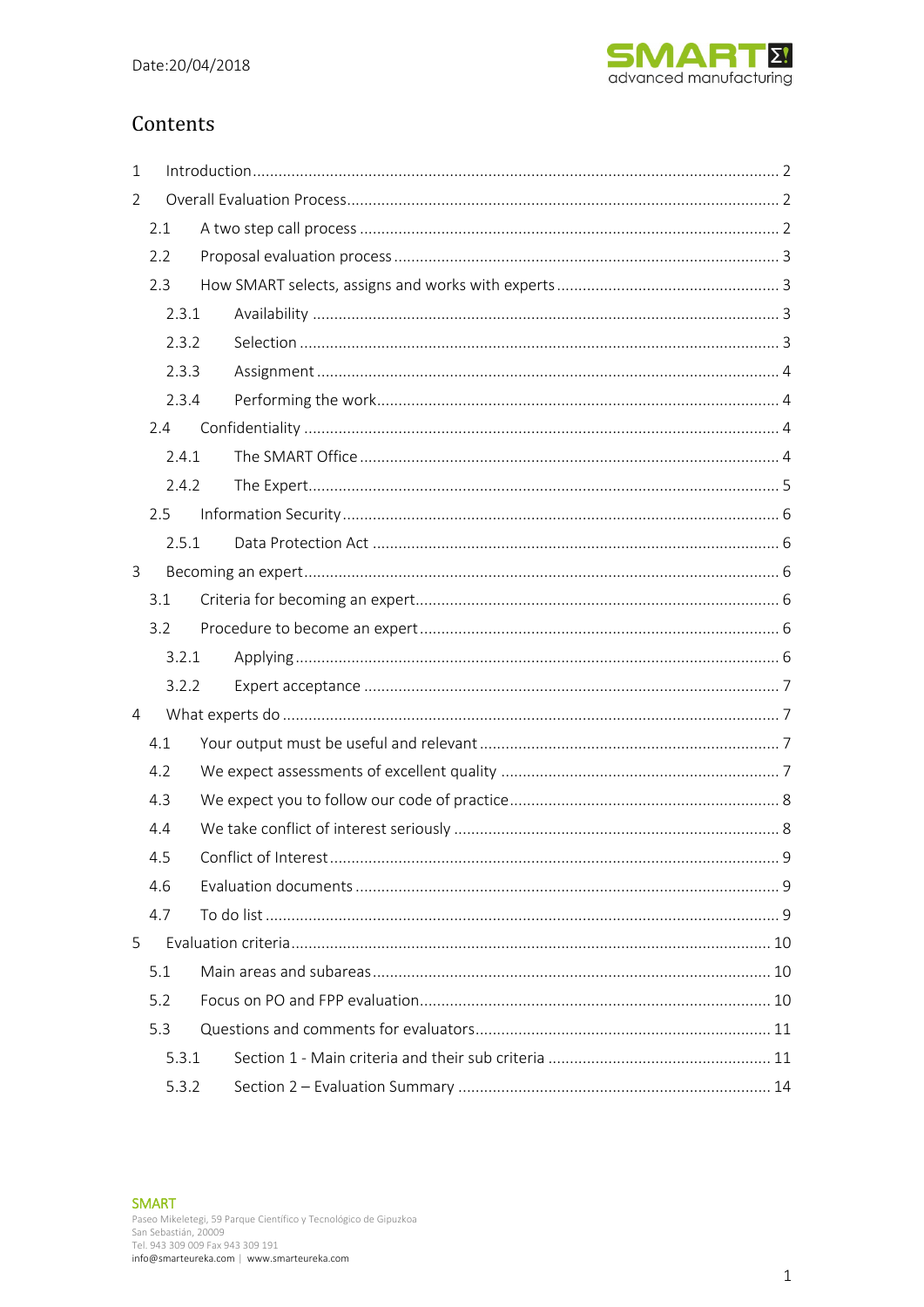

# <span id="page-2-0"></span>1 Introduction

This document establishes the basis of the expert's participation in SMART and projects evaluation related aspects.

The structure of this document included the following chapters:

- Overall Evaluation process, which includes an overview of the evaluation process with the participation of the Technical Committee and the Experts.
- Becoming and expert, with the criteria and process for the selection of the Technical Committee members and experts.
- What the experts do, that includes the tasks and processes to be fulfilled by the experts, confidentiality and
- Evaluation criteria, which includes the different criteria to be taken into account in the evaluation of project proposals

# <span id="page-2-1"></span>2 Overall Evaluation Process

# <span id="page-2-2"></span>2.1 A two step call process

Periodically, SMART organises a Call to submit R&D&I project proposals in the area of Advanced Manufacturing applications and technologies. The SMART call process is designed to be quick and efficient, while at the same time maintaining a high quality standard.

# Two-stage Call process

The SMART Call Process follows a two-step approach,

• 1. [Project Outline \(PO\):](https://itea3.org/po-stage.html)

The Project Outline (PO) provides a short overview of the concept, the objectives of the project and the partnership even if they are not entirely settled. This document allows early advice and feedback from the evaluation. This step is highly recommended, but participants may submit a Full Project Proposal straightforward.

• 2. [Full Project Proposal \(FPP\):](https://itea3.org/fpp-stage.html) The second step in the SMART evaluation procedure is, for projects that have been accepted at PO (Project Outline) level, to submit a Full Project Proposal (FPP).The FPP is an important document within SMART. It is used for the evaluation and labelling of new projects and it is also the basis for the reporting and monitoring procedure.

Following the evaluation of the FPP, the Technical Committee will give its recommendations to the SMART Board, who in turn will decide t[o label the project.](http://www.eurogia.com/label/eurogia-label.html)

With this label, project participants can apply for funding in their respective countries.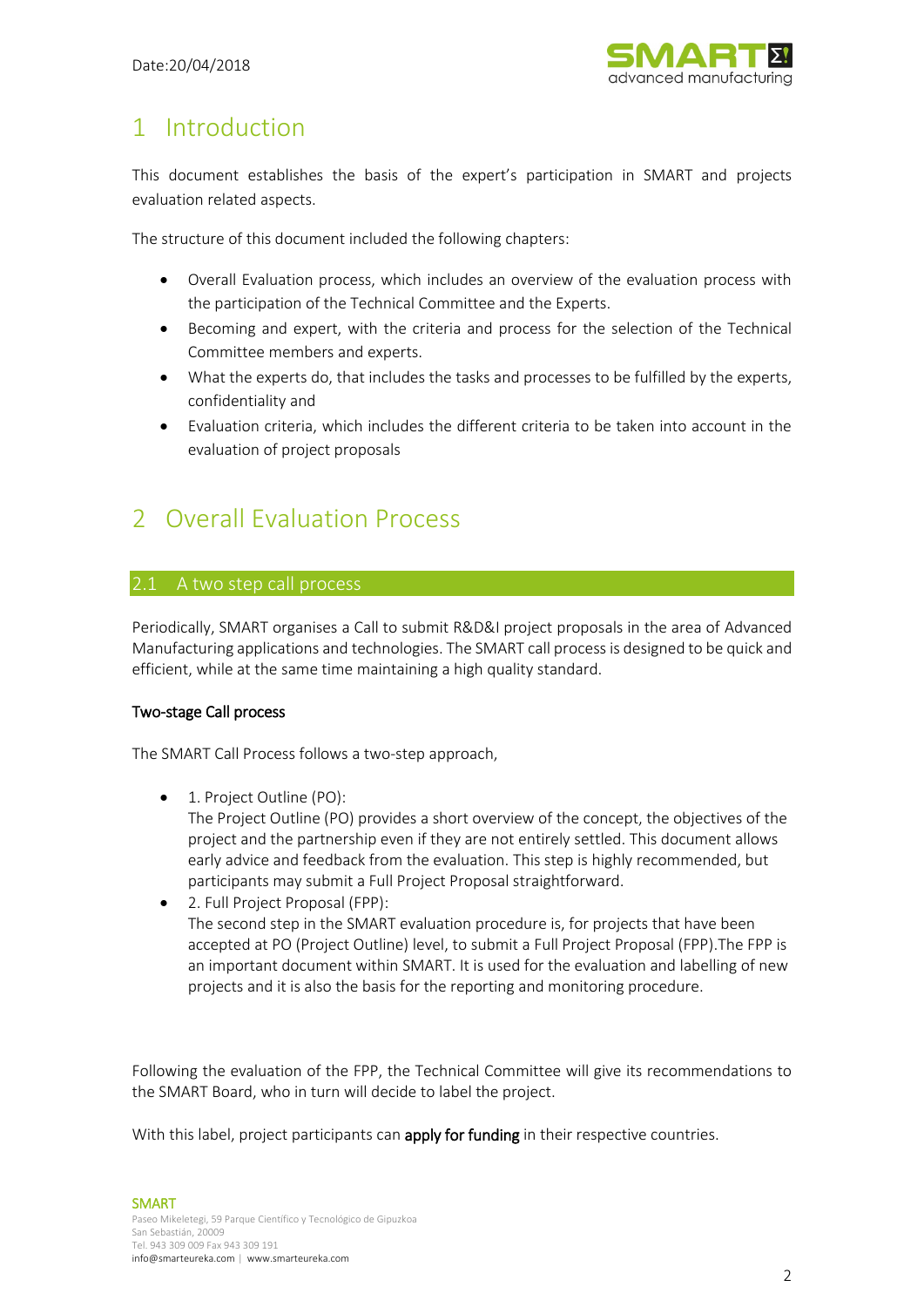

#### <span id="page-3-0"></span>2.2 Proposal evaluation process

The proposal evaluation follows the same path in each of the two step process mentioned in the previous section.

The SMART office will perform an initial check ensure the proposal meets the eligibility criteria and that the application proposal is complete. If the proposal is complete and eligible, the evaluation process starts. Additionally, the Office will check that the participating NFA have been contacted and informed.

The application must navigate through a number of different steps if it is to become approved and receive the cluster label, which are:

- Evaluation by two or three remote experts
- Scoring and ranking by SMART´s Technical Committee
- Labelling by the cluster board

Expert evaluators are compensated by their work as defined in the *Annex II: SMART Compensations*, of the *SMART Rules and regulations* document.

### <span id="page-3-1"></span>2.3 How SMART selects, assigns and works with experts

#### <span id="page-3-2"></span>2.3.1 Availability

Experts will be contacted shortly before the submission deadline [for applications] to see if they are available and willing to evaluate applications. If they respond positively, we add you to the list of 'eligible' experts.

# <span id="page-3-3"></span>2.3.2 Selection

After the submission deadline, and once we have filtered out the ineligible applications, and checked that the application is within SMART scope, we begin to match applications to potential experts. This is performed by SMART officers (SO) and counting when necessary, with the assistance of the Technical Committee. The SO will read the application in question and, will identify the -most suitable experts from the eligible list: two experts for the PO phase and three experts for the FPP

For security, the SO will usually identify one or two reserve experts too.

It is possible that one expert is selected for several applications. If we think that the workload presents a potential problem we will reallocate some to the reserve expert instead. It is also possible that an eligible expert receives no evaluations. This can be for a number of reasons:

- You confirm your availability before the applications are even received we may not receive any within your specialist areas.
- You may be selected as a reserve but never used.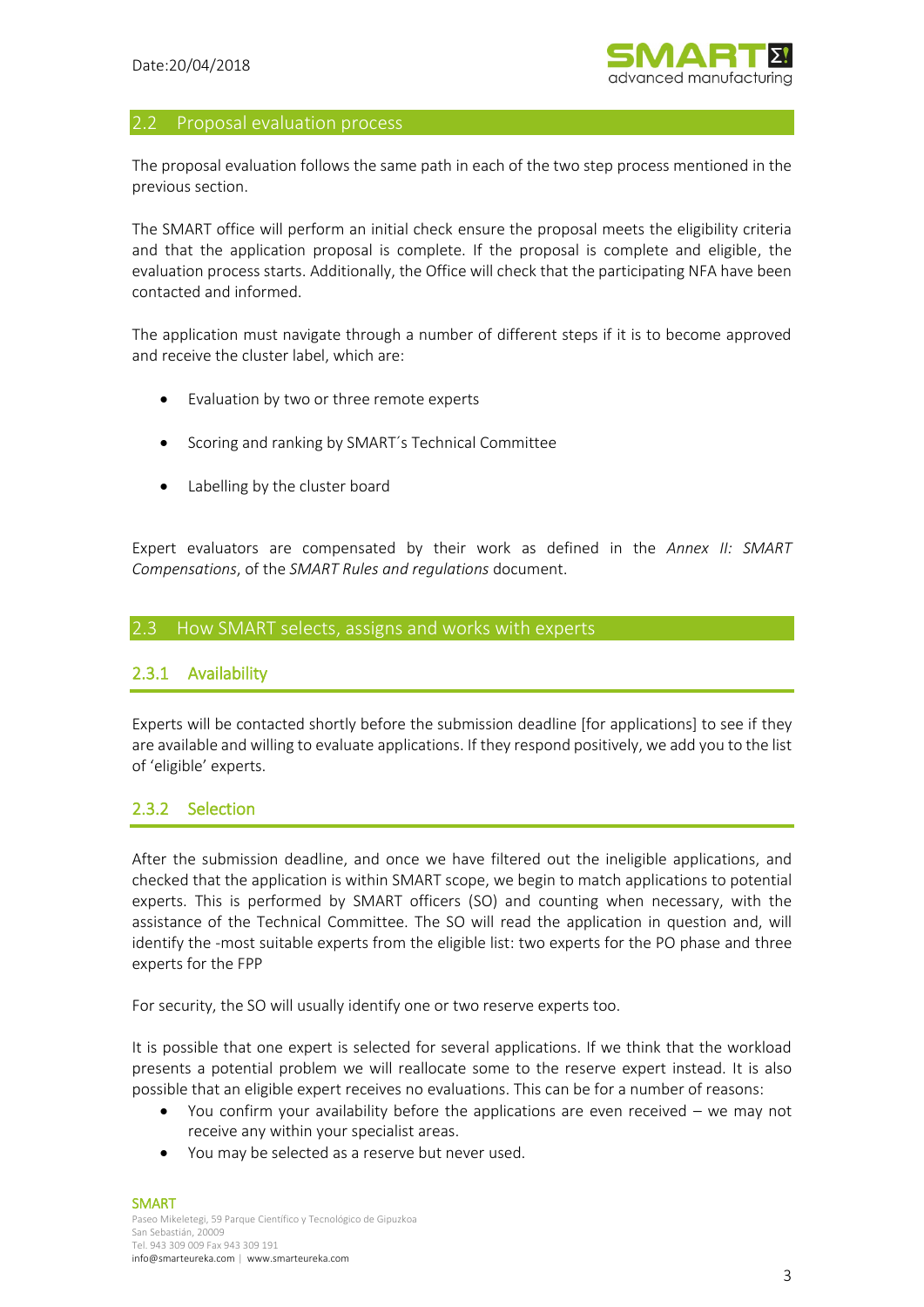

• You may have an excellent profile, but the expert panel may contain more suitable individuals.

# <span id="page-4-0"></span>2.3.3 Assignment

Evaluation is a fast process. We have an evaluation window measured in weeks, not months. As soon as we are able, we will begin to assign the experts who have been chosen to perform an evaluation. Depending on the number of applications we receive, this may take several days to complete. For each project you will be sent an Appointment email confirming the work, the instructions to perform your work with the necessary documentation and the deadline by which you must send us your completed evaluation. The Appointment email contains a unique assignment code, that you should use in any communication with SMART regarding the assignment, and reference when submitting your invoice.

# <span id="page-4-1"></span>2.3.4 Performing the work

Evaluations must be performed in accordance with the expectations of quality outlined previously. Evaluations must be performed in English. The specific instructions for the evaluation will be given by an email, explaining the assigned work and associated deadlines and we expect you to acknowledge the reception and confirmation that you are able to perform the assigned work in the specific deadlines. In any case, the general rules we follow are:

- For a single application, we typically will give you 5-7 days to perform and deliver the work.
- For up to three applications, you will be typically expected to deliver them all within 7-10 days.
- Where you will be given more than three applications, we will contact you and make specific arrangements.

There are many experts in many different countries - we cannot take into account your personal holidays or national holiday within the countries.

However, we understand that things can happen, and that circumstances can change. If you are called away for a few days, or are no longer available, please let us know as soon as possible so that we can discuss the situation and plan alternative arrangements that suit everyone.

If we cannot reach you and we cannot see that you are working, we will have to withdraw the invitation to evaluate and seek an alternative expert – usually one of the reserve experts originally identified.

# <span id="page-4-2"></span>2.4 Confidentiality

#### <span id="page-4-3"></span>2.4.1 The SMART Office

We aspire to be as transparent and open as possible. SMART does follow the ideas of peer review.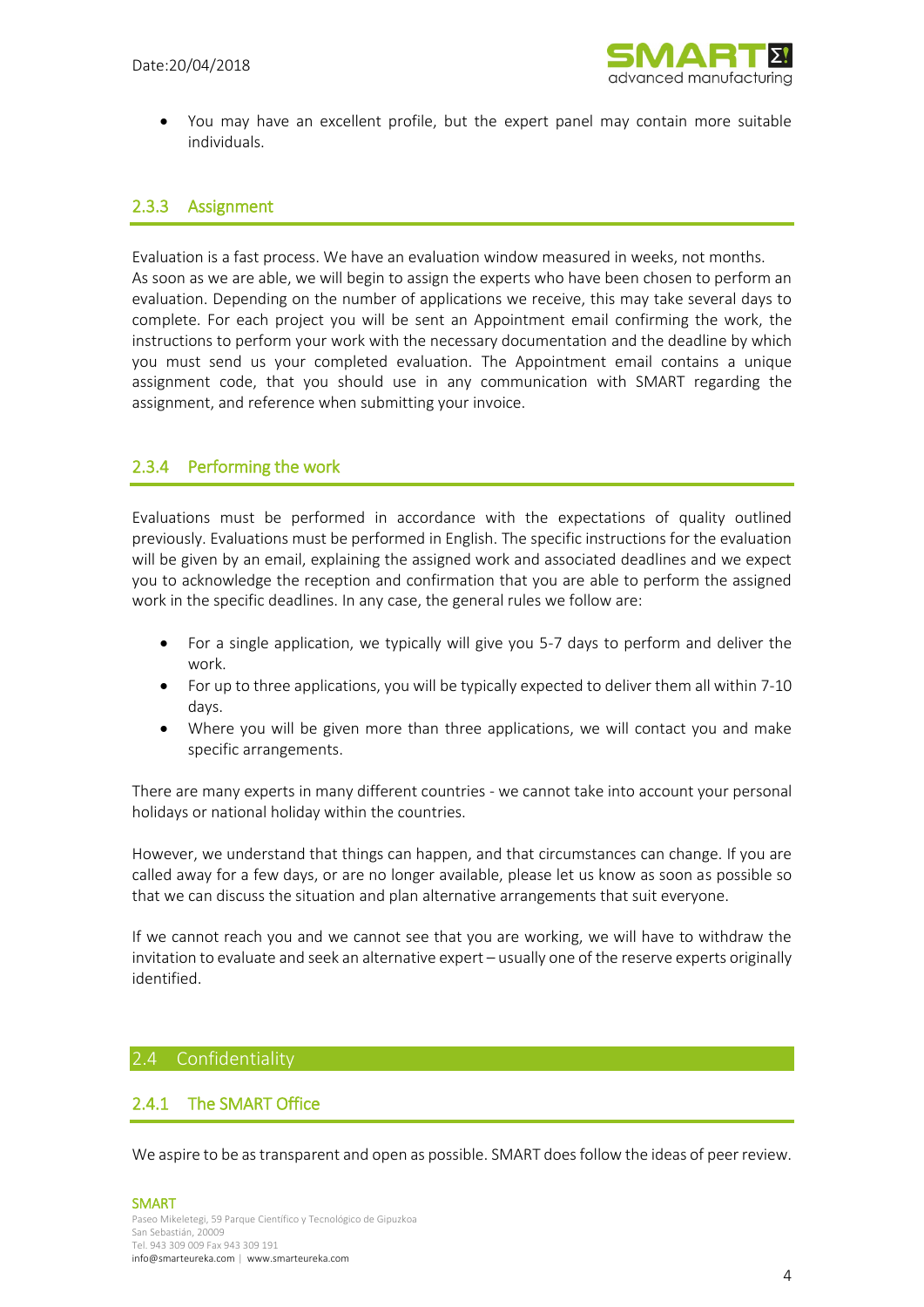

We know that confidentiality can give experts the confidence to provide critical assessment without fear of retaliatory remarks. The anonymity given to experts will be upheld by as long as experts adhere to our code of conduct, and do not abuse it.

As a rule, the only people who have the ability to match specific evaluations to the people who wrote them are the employees of the SMART Office and Technical Committee Members. -We do not comment on the status of individual experts. If you contact us and request a reference, we will only confirm whether or not you have performed any evaluations. We will be unable to provide an endorsement of your abilities.

We will not publicly acknowledge your role in the evaluation of a particular project. SMART, is subject to performance reviews. Undertakings of this nature require the disclosure of certain information to a number of organisations or individuals. Within this context, it may be possible to identify the specific work of specific individuals.

Such information may be available to:

- 1. Organisations:
	- The EUREKA secretariat
	- The national funding agencies funding SMART projects
	- Auditors of the above organizations,
	- Organisations charged with analysing the effectiveness of SMART as a EUREKA Cluster programme.

All employees of these organizations are subject to confidentiality clauses within their employment contracts.

- 2. Individuals
	- officers charged with analysing the effectiveness of SMART as a EUREKA Cluster programme.

Officers are required to sign confidentiality agreements and to declare any potential conflict of interest. They are required to treat information contained within applications in the strictest confidence.

Occasionally, we are asked to provide data for the purposes of academic studies and scientific literature. Data is provided in an aggregate and anonymous manner, and the users are subject to the same confidentiality agreements as you, the experts evaluating the applications.

# <span id="page-5-0"></span>2.4.2 The Expert

The Expert is responsible for ensuring and maintaining confidentiality of any data, documents or other material related to the evaluation process, during and after completion of the evaluation. In the cases of a breach of the confidentiality, SMART reserves the right to suspend any payment or compensation and in serious cases to undertake legal action.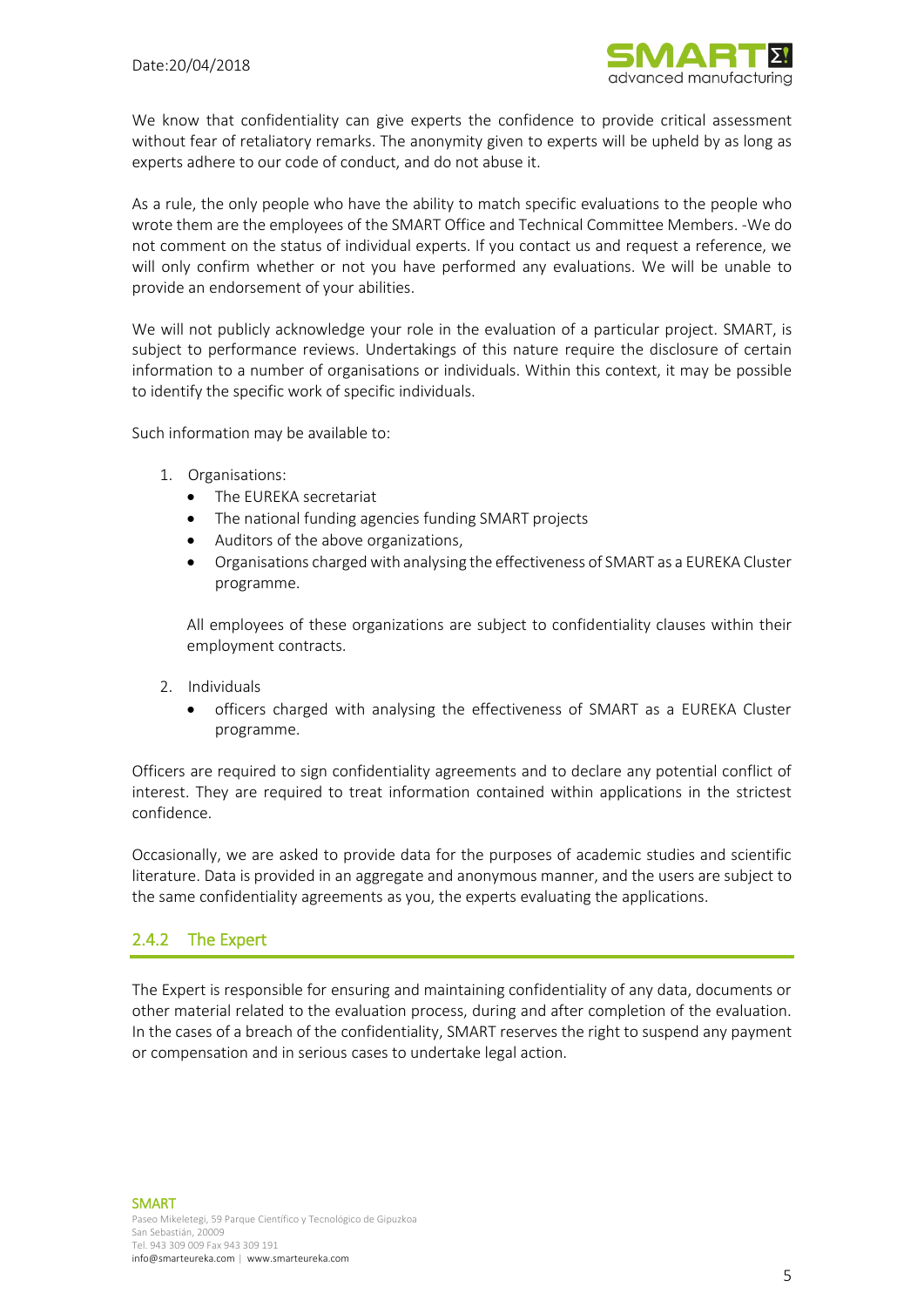

# <span id="page-6-0"></span>2.5 Information Security

# <span id="page-6-1"></span>2.5.1 Data Protection Act

The SMART Office is situated in Spain and as such is governed by Spanish data protection Law. More information can be found in English, at [http://www.agpd.es/portalwebAGPD/CanalDelCiudadano/derechos/index-iden-idphp.php.](http://www.agpd.es/portalwebAGPD/CanalDelCiudadano/derechos/index-iden-idphp.php)

The information that evaluators provide will be used in the processing of all aspects of the relevant evaluation. This will include recording on the in-house and the SMART-contracted Programme Manager's processing computer and management information systems and in the preparation of material for applicants and for use by the assessment panels. In addition, information may be used in the generation and collation of output and performance indicators and other management statistics. It may also be used in policy and strategy studies to inform management in carrying out the business of the SMART and in improving business processes.

<span id="page-6-2"></span>Any queries on issues relating to data protection should be addressed to: SMART Office, info@smarteureka.com.

# 3 Becoming an expert

#### <span id="page-6-3"></span>3.1 Criteria for becoming an expert

To become an expert you will need to fulfil the following criteria

- Have a university level degree
- have a high level of expertise in one or more Advanced Manufacturing fields
- have experience in participating and managing R&D projects
- be available for occasional, short-term assignments
- have good knowledge of English
- be able to use IT tools

Anyone can become an expert, but please note that most experts selected will come from EUREKA countries and associated countries.

#### <span id="page-6-4"></span>3.2 Procedure to become an expert

#### <span id="page-6-5"></span>3.2.1 Applying

If you are interested in becoming an expert, please send us your curriculum to [experts@smarteureka.com](mailto:experts@smarteureka.com)

Please note that only one single file in word or pdf format can be sent, preferably using the [Europass format,](http://europass.cedefop.europa.eu/) although other layouts are also accepted.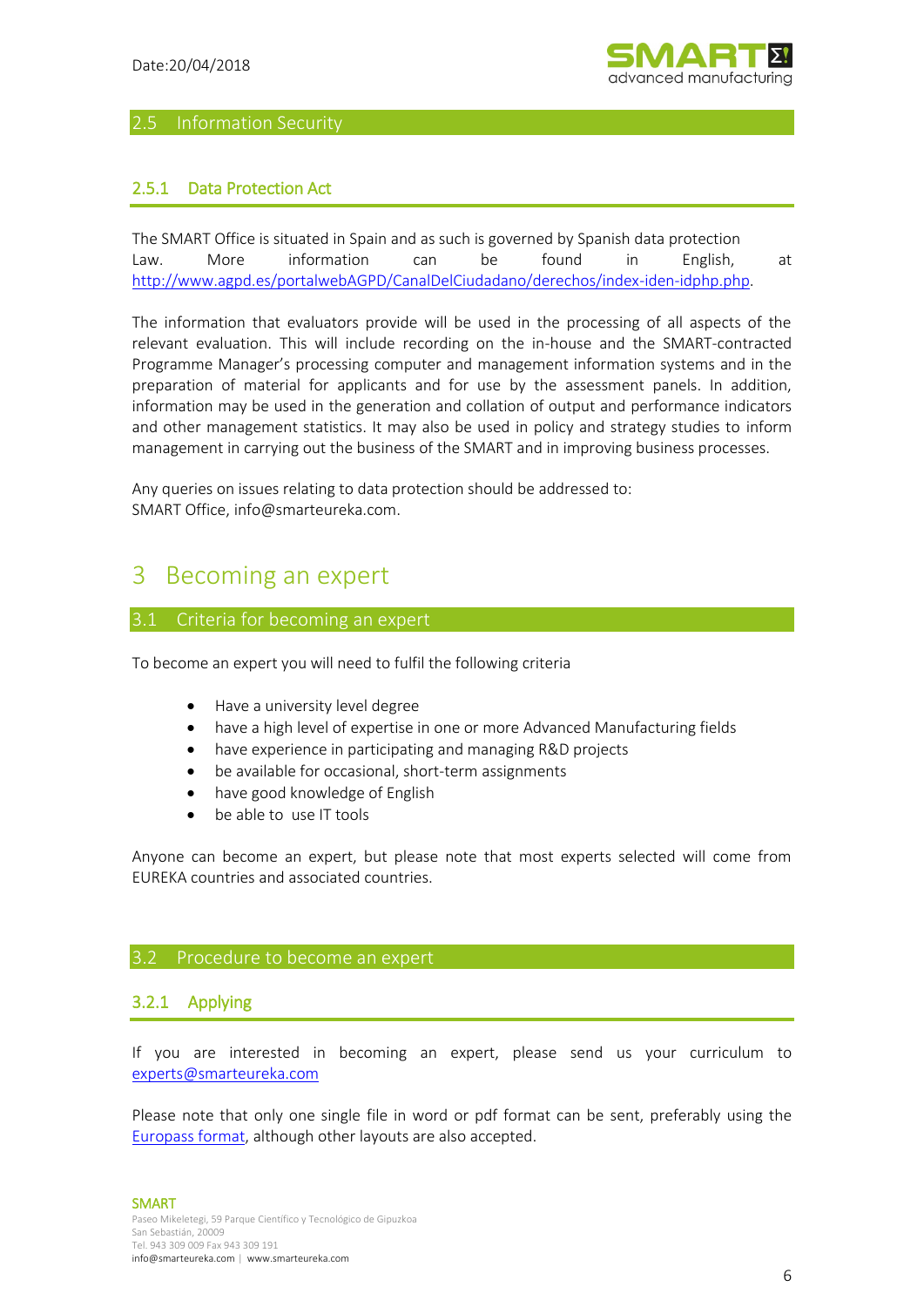

SMART will require experts to provide additional information regarding its expertise in specific SMART technical domains, and any other additional information that is considered of interest to evaluate the candidate profile.

The working language of the SMART is English, therefore the CV must be provided in English, as other languages are not accepted.

# <span id="page-7-0"></span>3.2.2 Expert acceptance

The acceptance to become a member of the SMART expert panel will be granted by the SMART cluster Board, after analysing the expert's curriculum. If your profile matches the criteria and it is accepted, you will receive an e-mail confirmation.

# <span id="page-7-1"></span>4 What experts do

The functioning of SMART is entirely dependent on the evaluations performed by our individual experts. An expert uses their technical and market expertise within their specialist field to provide objective assessments consisting of scores, justifications, comments and recommendations.

We pay particular attention to the application of technology to produce marketable products, processes and services. The applied marketing strategy of projects is considered as important as the degree of innovation and the technical merits. It is therefore vital that you, the expert, have an excellent understanding of dissemination strategies, appropriate market areas and routes to that market.

#### <span id="page-7-2"></span>4.1 Your output must be useful and relevant

Your justifications will be used to provide feedback to the applicants. They must be coherent, relevant and of use. Do not be afraid to be direct and honest.

Your comments will be critical in identifying potential weaknesses.

In the case of weak applications, it will be the justifications you provide which will be the basis for excluding the application. Your comments will be the basis of the feedback given to applicants.

# <span id="page-7-3"></span>4.2 We expect assessments of excellent quality

SMART expects excellence. This is true whether you are applying for funding, or whether you are evaluating the applications.

If you fall short of our expectations you will be asked to repeat the work. If you continue to produce unsatisfactory work we reserve the right to suspend any payment or financial compensation.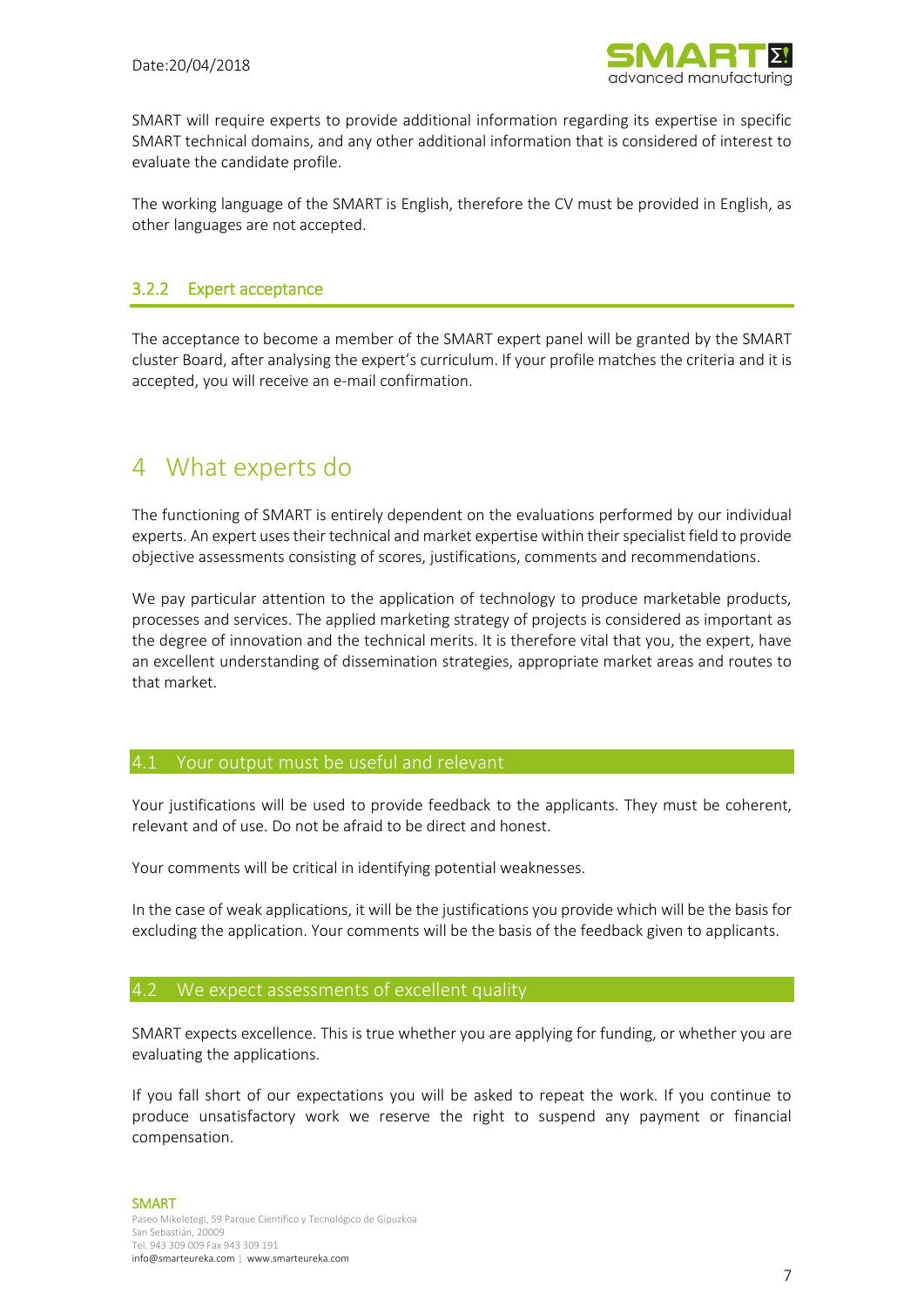

#### <span id="page-8-0"></span>4.3 We expect you to follow our code of practice

- You will evaluate applications independently.
- You will evaluate applications objectively.
- You will evaluate applications without prejudice.
- You will give sufficient time and effort to the process.
- You will provide accurate scores using the entirety of the scale available.
	- o Very poor applications will receive 1 point.
	- o Applications which are excellent and can barely be improved upon should be given 6 points.
- You will clearly justify each score that you provide.
	- o Statements which are specific to the application at hand.
	- o Not vague, generic or formulaic answers taken from this document, other SMART guidelines, or readily available information sources (e.g. Wikipedia).
	- o Statements and scores will not be contradictory to one another.
- You will uphold the confidential nature of the application.

# <span id="page-8-1"></span>4.4 We take conflict of interest seriously

A conflict of interest undermines everything that we are trying to achieve. We need you to openly and honestly inform us if there is any reason that you cannot or might not be able to perform an objective evaluation.

Experts who inform us of such an issue will be unable to evaluate applications during that period, but will be welcome to participate again in the future.

Occasionally, it is not clear that a conflict exists until after the initial invitation. Do not worry – as long as you inform us as soon as you are aware of the fact, we can take steps to correct this.

However we have a zero tolerance approach to individuals who fail to declare a conflict which we later discover.

- You will be excluded from working for SMART or EUREKA in the future.
- We will seek reimbursement of all fees paid to you for your work.
- We will inform the Ministries in the affected countries.

If you have any doubts about this issue, email us immediately at experts@smarteureka.com with subject 'question regarding conflict of interest'.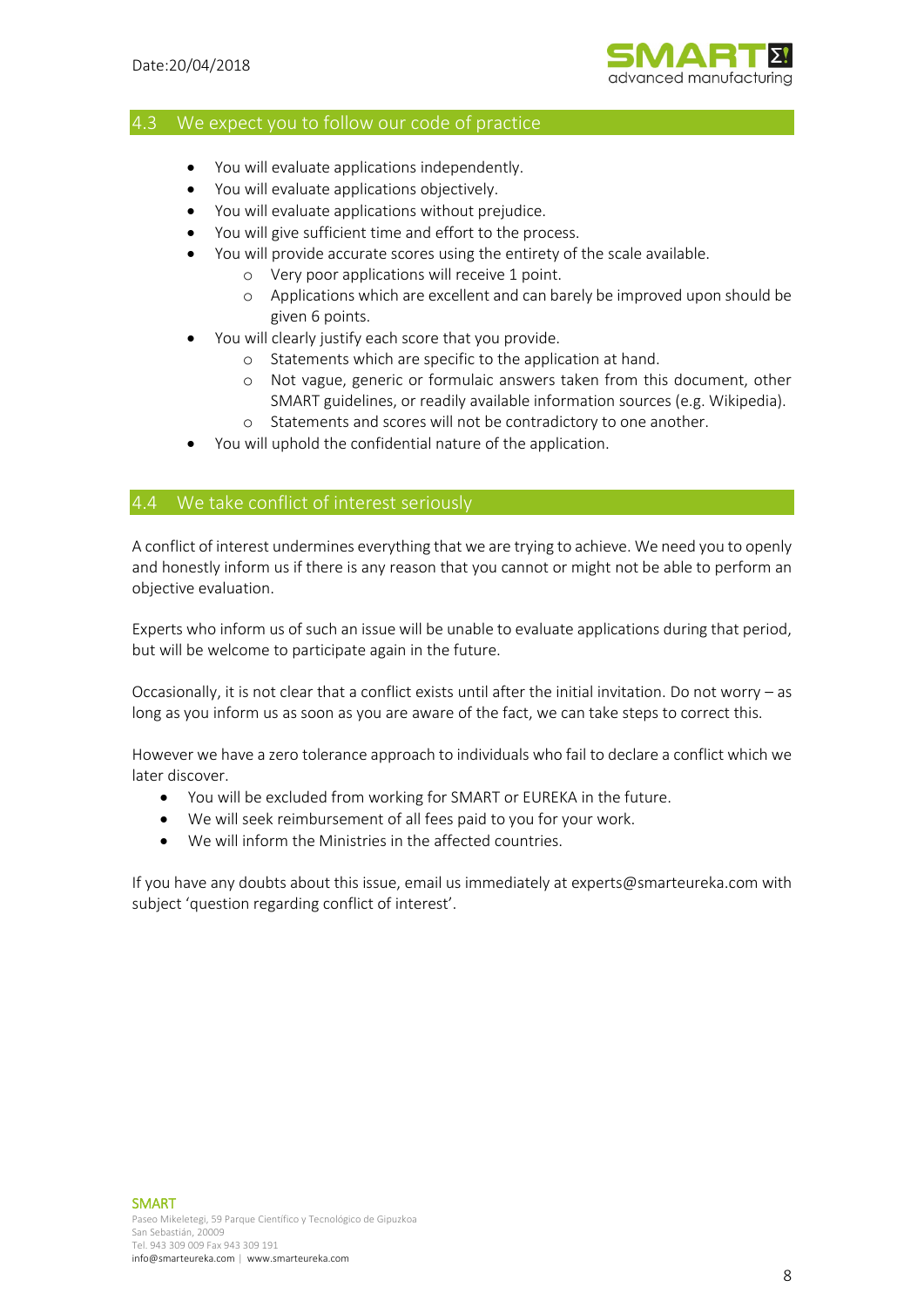# <span id="page-9-0"></span>4.5 Conflict of Interest

| <b>DISCUALIFYING: The Expert</b>                                                                         | POTENTIALLY DISQUALIFYING: The<br>expert |                                                                                                                  |
|----------------------------------------------------------------------------------------------------------|------------------------------------------|------------------------------------------------------------------------------------------------------------------|
| was involved in the preparation of an<br>application;                                                    |                                          |                                                                                                                  |
| stands to benefit directly should an<br>application be accepted;<br>stands to benefit directly should an |                                          | was employed by one of the applicant legal<br>entities in an application within the previous<br>two $(2)$ years; |
| application be rejected;                                                                                 |                                          | is involved in a contract or research                                                                            |
| has a close or other family relationship<br>with<br>any person representing<br>an                        |                                          | collaboration with an applicant legal entity,<br>or had been so in the previous two (2) years;                   |
| applicant legal entity in the applications;<br>is a director, trustee or partner of an                   | $\bullet$                                | is in any other situation that could cast<br>doubt on his/her ability to evaluate the                            |
| application legal entity;                                                                                |                                          | applications                                                                                                     |
| is employed by one of the applicant legal                                                                |                                          | impartiality, or that could reasonably appear                                                                    |
| entities in the applications;<br>is in any other situation that compromises                              |                                          | to do so in the eyes of an external third<br>party.                                                              |
| his/her ability to evaluate the applications                                                             |                                          | Other circumstances which may arise but                                                                          |
| objectively.                                                                                             |                                          | are not specifically listed above.                                                                               |

The Expert shall have not submitted nor be involved in any application to be assessed during the prescribed evaluation period.

If you discover that your assigned application raises a conflict of interest you are under the obligation to declare this to the SMART Office immediately.

## <span id="page-9-1"></span>4.6 Evaluation documents

Evaluation forms and instructions, created according to the evaluation criteria defined in chapter 5, will be provided by the cluster office after assigning the projects to the evaluators,

#### <span id="page-9-2"></span>4.7 To do list

1. Carefully read the application (and annex if provided).

- 2. Rate each of the sub criteria on the 6 point scale
	- 1 being the lowest
	- 6 being the highest

3. Provide a summary of your thoughts and provide necessary recommendations (For FPP in the

- PO phase and for Project Execution of the FPP)
- 4. Double-check content.
- 5. Send your completed evaluation experts@smarteureka.com

#### SMART

Paseo Mikeletegi, 59 Parque Científico y Tecnológico de Gipuzkoa San Sebastián, 20009 Tel. 943 309 009 Fax 943 309 191 info@smarteureka.com | www.smarteureka.com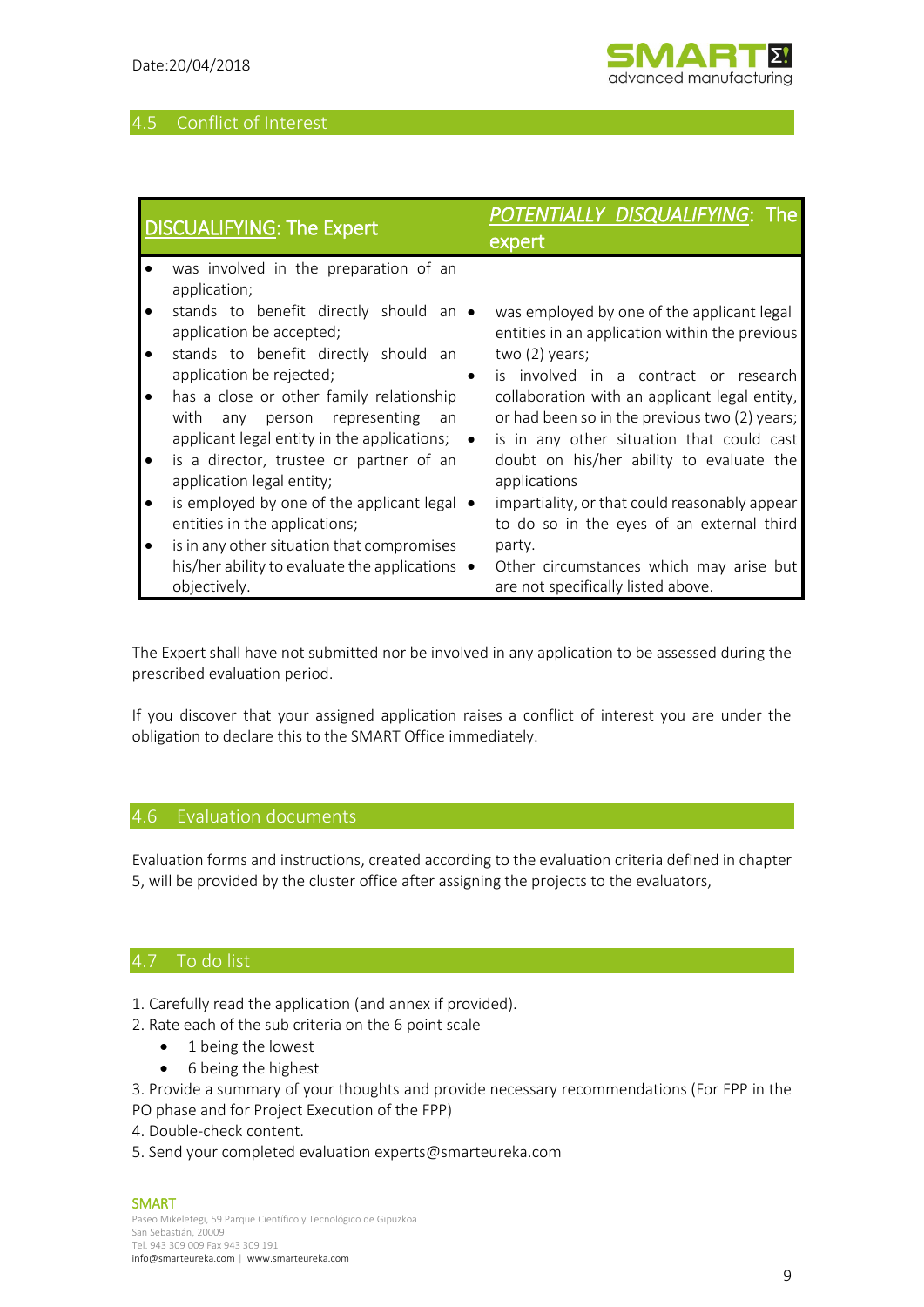

Once you have successfully submitted your evaluation you will receive an email confirmation. This should be kept safe.

To ensure the highest quality we select evaluations at random for quality control purposes.

If we feel for any reason that improvements are required, we will ask you to amend your evaluation. You will be required to correct and return the document to us.

If the quality issues continue to be unaddressed we reserve the right to refuse payment and, in serious cases, to exclude you from our expert database.

# <span id="page-10-0"></span>5 Evaluation criteria

# <span id="page-10-1"></span>5.1 Main areas and subareas

- 1. Relevance to SMART Program
- 2. Quality and efficiency of the implementation Project planning and consortium quality
	- Quality of the consortium
	- Added value through co-operation
	- Realistic and clearly defined project management and planning
	- Reasonable cost structure
- 3. Impact Market and Commercialisation
	- Market application and impact
	- Market access and risk
	- Competitive advantage
	- Clear and realistic commercialisation plan
- 4. Excellence Innovation and R&D
	- Degree of innovation
	- New applied knowledge
	- Level of Technical challenge
	- Technical achievability and risk
- 5. Contact with NFAs
	- Contact with National Funding Authorities

# <span id="page-10-2"></span>5.2 Focus on PO and FPP evaluation

For the PO evaluation, the main focus is on the following criteria:

- Relevance to SMART Program
- Quality and efficiency of the implementation: Quality of the Consortium and Added value through cooperation
- Impact: Market application and impact and competitive advantage
- Excellence: Degree of innovation and level of technical challenge

In addition to the above-mentioned criteria, the following are taken into account for the FPP evaluation:

• Quality and efficiency of the implementation: Realistic and clearly defined project management and planning, Reasonable cost structure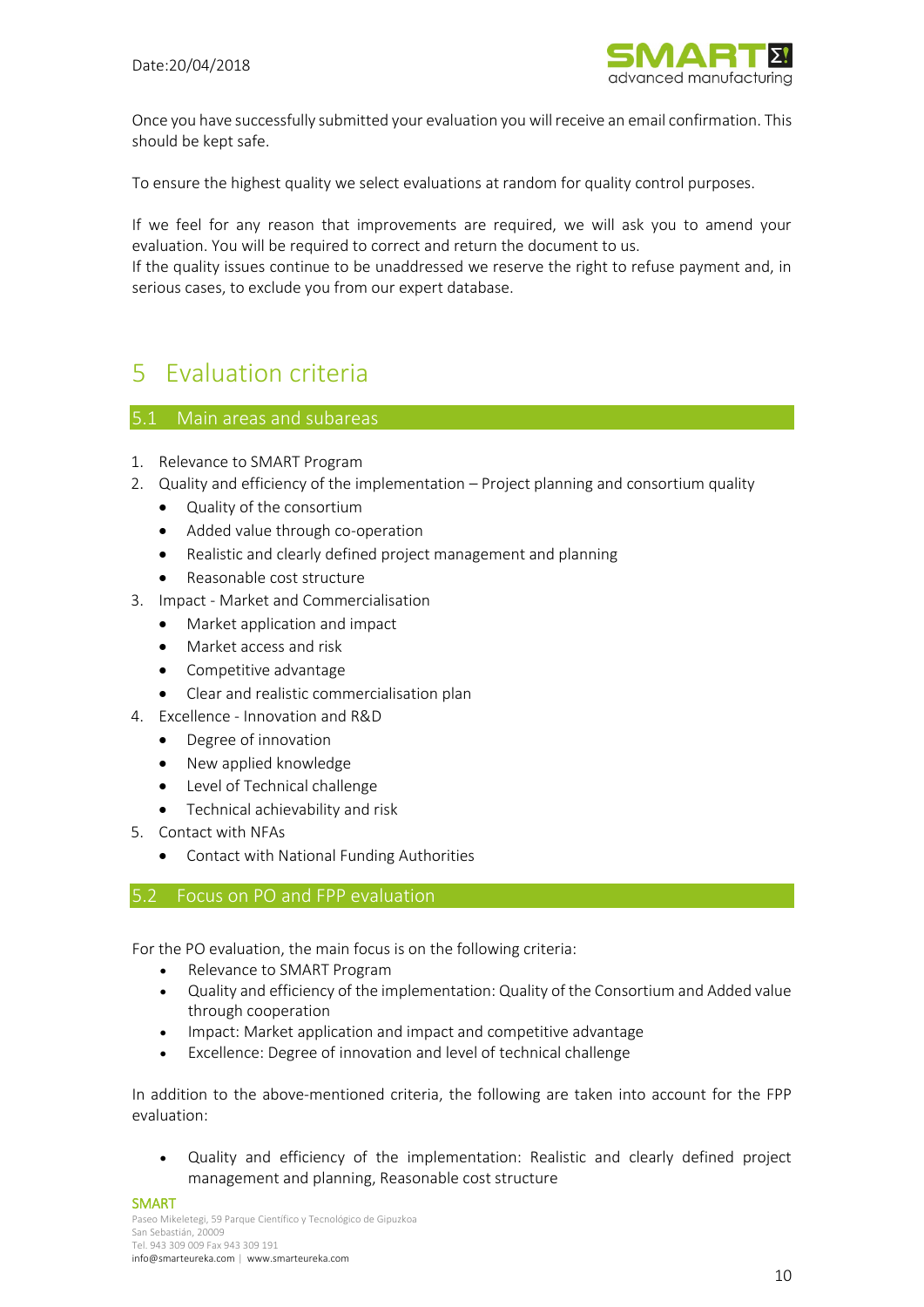

- Impact: Market application access and risk; clear and realistic commercialisation plans
- Excellence: New applied knowledge and Technical achievability& risks
- Contact with NFAs

Please note that the SMART Evaluation Template will specify which subset of the questions to be answered are required for the PO Evaluation Phase. For the FPP evaluation the full questionnaire is to be answered.

#### <span id="page-11-0"></span>5.3 Questions and comments for evaluators

# <span id="page-11-1"></span>5.3.1 Section 1 - Main criteria and their sub criteria

## **5.3.1.1 Quality and efficiency of the implementation – Project planning and consortium quality**

#### Quality of the consortium

- As a consortium, do the partners possess necessary and complementary key qualifications to meet the objectives and results?
- As individuals, does each partner have the necessary technological experience to carry out their tasks? ›
- Do all of the partners have commercial and/or scientific interests in achieving the results?

#### Added value through co-operation

- The benefits brought through cooperation  $-$  does this need to be done/benefit from being done cooperatively and/or internationally?
- Does the project demonstrate clear sharing of risks, of costs, of know-how, of benefits?
- Is there a clear synergy in the partnership, i.e. the collaboration results in outputs which are not independently obtainable and which are greater than what could be achieved by any partner on its own?
- Does the cooperation support and expand capabilities and knowledge of each partner beyond project results e.g. admittance to a new market, new technology and new skills?

#### Realistic and clearly defined project management & planning

- Does the project plan include a realistic time schedule in relation to tasks and objectives?
- Are key issues to be addressed and project objective(s) and outputs fully identified and precisely formulated from the outset?
- Are the project's goals clearly identified and logically set out through well described work packages?
- Are the work packages broken-down into logical, well-defined tasks which are relevant to the expected results?
- Are the milestones and deliverables clearly identified? Do they allow verification of progress during project implementation, including go/no-go decisions?
- Are the roles and responsibilities of each partner within each work package clearly described and differentiated in the work plan? Is task allocation by any partners to subcontractors clearly identified?

# **SMART**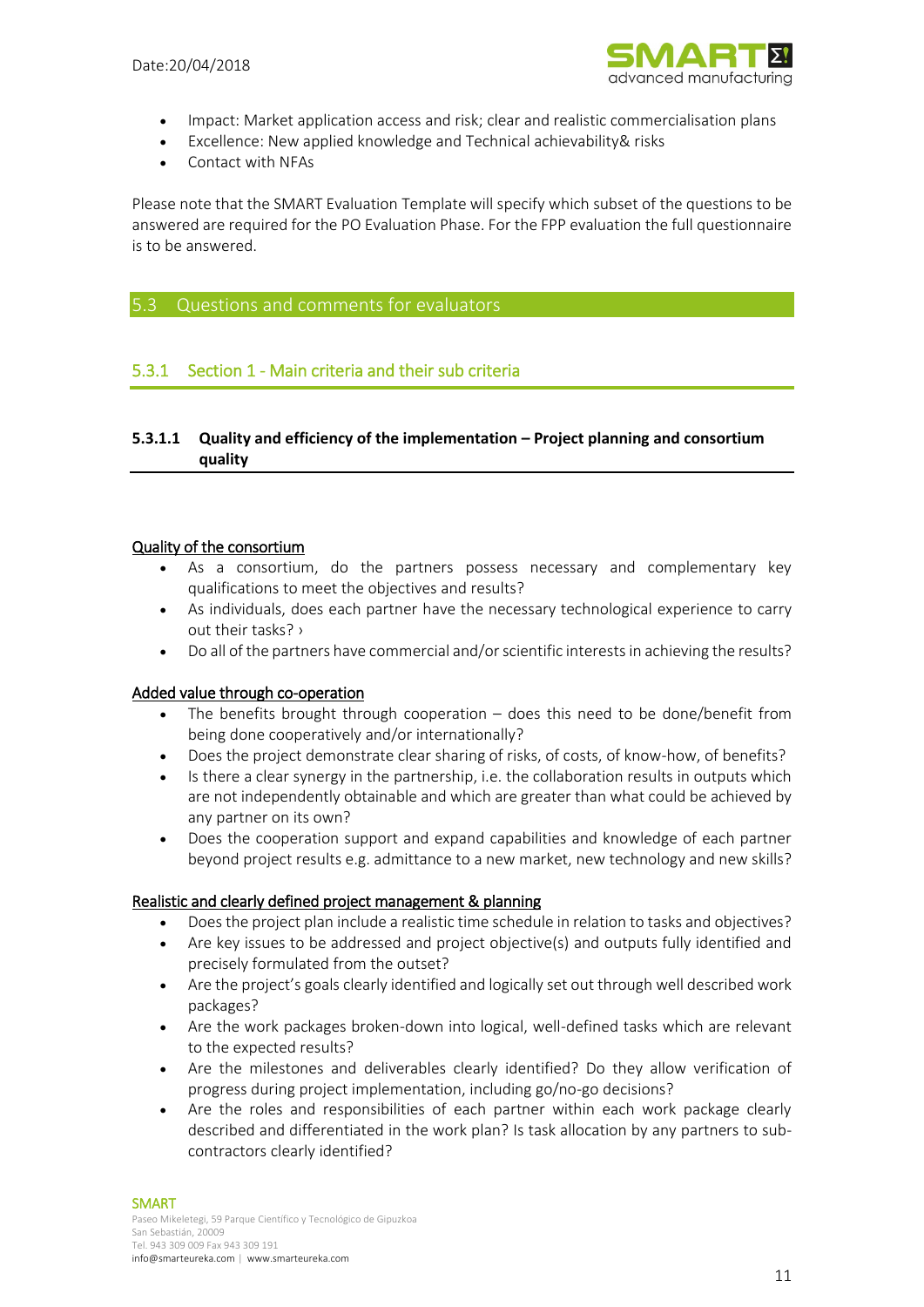

- Is the project management structure well described? Is there an appropriate and capable structure for implementing the project (e.g. taking decisions, tracking and ensuring progress, reporting, etc.)?
- Does the main partner (as project manager) have relevant project management experience, including experience of multi-partner projects?
- Do all partners have a well-defined role in the project and the assigned project tasks are in-line with that partner's core business?
- If required, are the potential ethical/legal issues identified?

#### Reasonable cost structure

- Is the cost breakdown well-structured and corresponds to the tasks and activities to be implemented by each partner?
- Are the costs reasonable (i.e. neither underestimated nor overestimated) for the proposed work and for each of the partners?
- Are the project costs clearly justified?
- Are subcontracting costs appropriately justified?

### **5.3.1.2 Impact - Market and Commercialisation**

#### Market application and impact

- Have the applicants quantified the economic impact: cost savings, market size, growth prospects, etc.?
- Are these descriptions realistic?
- Is there a profitable market application for the product/process/services?
- Does this represent a strong foundation for sustainable competitiveness?
- Is the potential market share well considered and justified?

#### Market application access and risk

- Are the partners qualified to break into the application market or, preferably, do they already have an established position?
- Has the proposal identified barriers to the market application and/or included important customers, or in other ways reduced the time and costs to market application?
	- o Regulatory
	- o Standards and certification
	- o Commercial
	- o Competition
	- o Quality pricing
	- o Market acceptance

#### Competitive advantage

- Will the product/process/service be unique with very few competing alternatives?
- Will the product/process/service have a significant price or quality advantage over competing products/process/services or benefit to the customer?
- Will the partners be able to generate strong IP to prevent copying of the end results? Will they need to?
- Will the know-how developed within the project be such that they would have a very strong and clear time to market advantage over competition?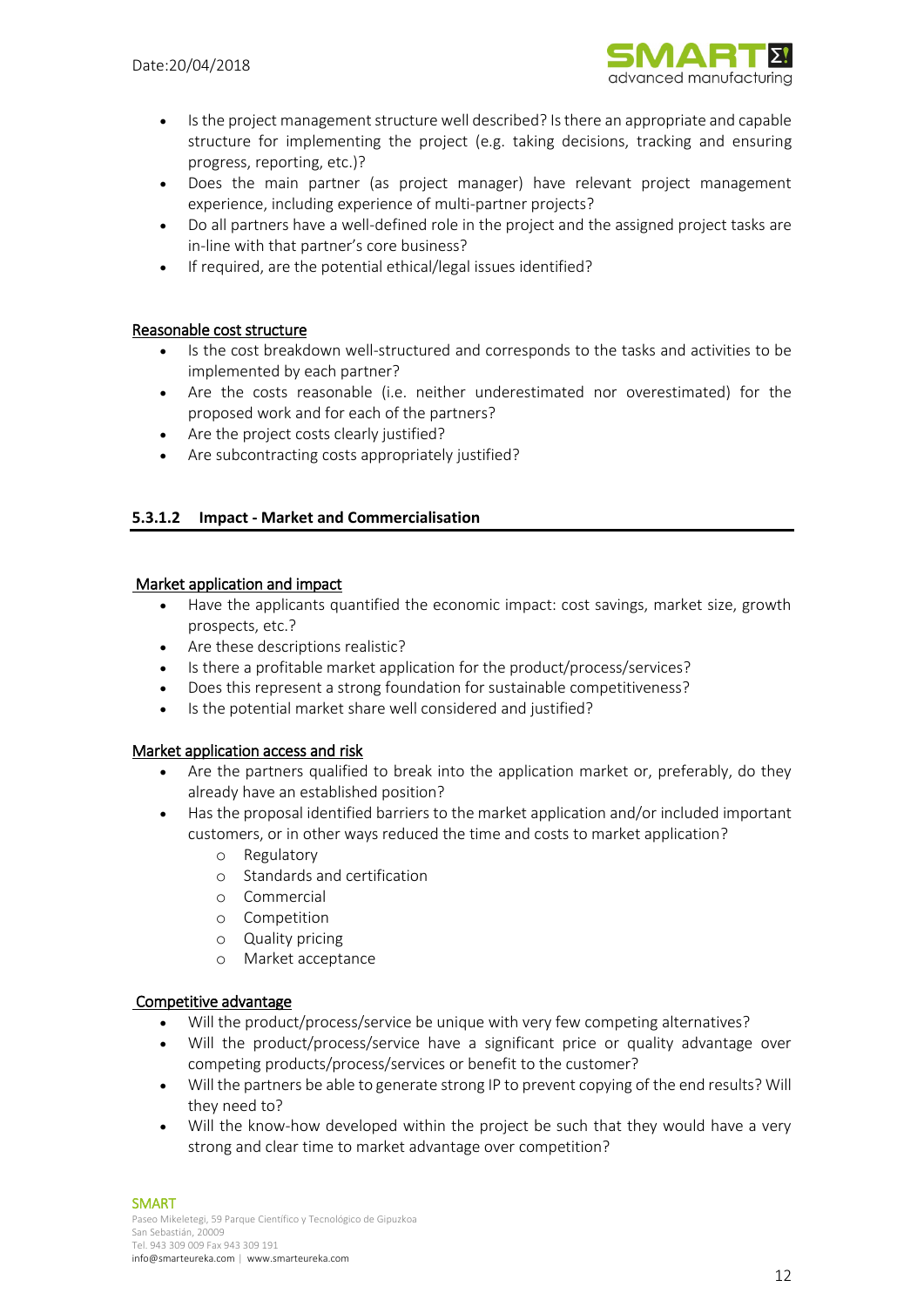

• Have they carefully analysed existing IP and assessed whether it might affect their marketing approach?

#### Clear and realistic commercialization plans

- Has the consortium clearly outlined the plans for commercialization of the product/process/service?
- Has the split or sharing of project outputs been defined with a view to commercialization?
- Have the individual participant's business plans for the commercialization been defined and are they realistic?
- Do the commercialization plans include realistic and credible projections for
	- o revenue,
	- o investment required,
	- o anticipated costs associated with the product/process/service market implementation?
- Have the participants a proven track record of commercial application of innovations?

### **5.3.1.3 Excellence - Innovation and R&D**

#### Degree of innovation

- Is the product/process/service technologically new or a significant improvement on existing solutions?
- Does it deliver objectively new products, processes or services to the consumer with an added value? ›
- Is the product/process/service an advance on commercial state-of-the-art?

#### New applied knowledge

- Will the project lead to the creation of new knowledge which is not yet known in the area?
- Will the project resolve an issue of technical uncertainty, resulting in new knowledge?
- Will the new knowledge bring the partners to the forefront of the area in question and thus well beyond the present state-of-the-art?
- Could the technology or knowledge being developed be the potential basis for a wide number of applications?
- Does the application for the technology/knowledge have the potential to be expanded into other areas/ sectors beyond the scope of the application being developed in this project?

#### Level of technical challenge

- Does the project involve a high degree of technical challenge?
- Does achieving the project results require the application of a significant level of specialist's know-how and knowledge?
- Is the level of technical challenge such that the project results could not easily be replicated by others?

#### Technical achievability & risk

- Is the approach technically sound or is it fundamentally flawed?
- Is the appropriate technology being employed for the envisaged development?
- Are the proposed technical developments achievable within the defined budget and timescale?

# **SMART**

Paseo Mikeletegi, 59 Parque Científico y Tecnológico de Gipuzkoa San Sebastián, 20009 Tel. 943 309 009 Fax 943 309 191 info@smarteureka.com | www.smarteureka.com